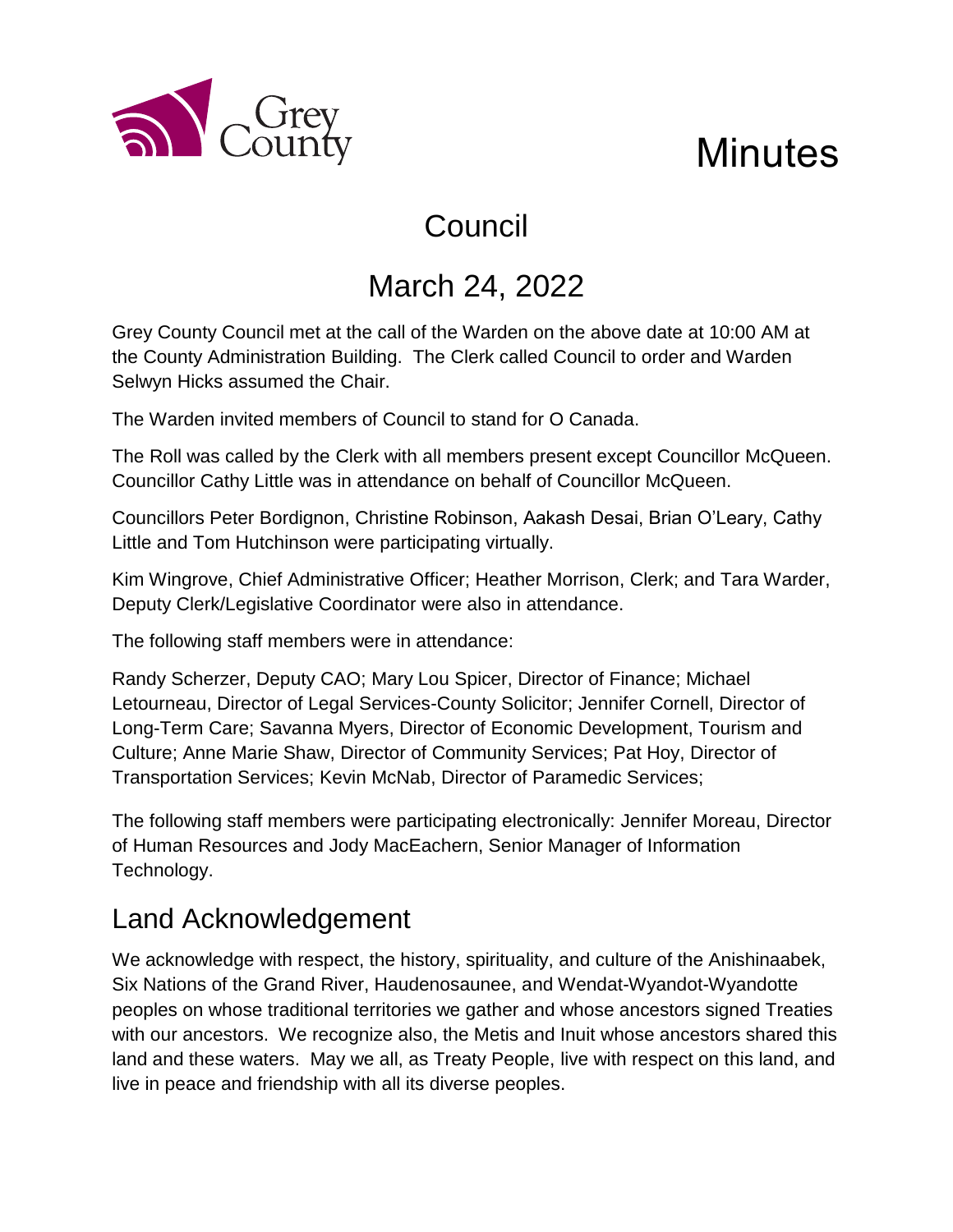### Declaration of Interest

There were no disclosures of interest.

### Adoption of Minutes

Moved by: Councillor Carleton Seconded by: Councillor Bordignon

**That the minutes of the County Council meeting and Committee of the Whole meeting dated March 10, 2022 and the resolutions contained therein, be adopted as presented.** 

*CC26-22* Moved by: Councillor Milne Seconded by: Councillor Desai

#### **That Resolution CW39-22 regarding supplemental assessment contributions be separated from the minutes and deferred until after the presentation of CAOR-CW-03-22.**

Councillor Soever requested a recorded vote.

In Favour: S. Mackey 3, B. Gamble 3, D. Burley 6. S. Carleton 5, C. Little 5, A. Desai 5, S. Paterson 3, S. Hicks 3, B. Clumpus 6, S. Keaveney 5, I. Boddy 8, B. O'Leary 8, J. Woodbury 3, B. Milne 3, C. Robinson 6. T. Hutchinson 5

Opposed: A. Soever 7, P. Bordignon 6,

The motion was Carried 77-13.

*CC27-22* Moved by: Councillor Carleton Seconded by: Councillor Bordignon

**That the minutes of the County Council meeting dated March 10, 2022 and the resolutions contained therein be adopted as presented, and that the minutes of the Committee of the Whole meeting dated March 10, 2022 and the resolutions contained therein, be adopted as amended.** 

Carried

*CC28-22* Moved by: Councillor Clumpus Seconded by: Councillor Robinson

**That the Long-Term Care Committee of Management minutes dated March 15, 2022 be adopted as presented; and**

**That the following resolutions contained therein be endorsed:**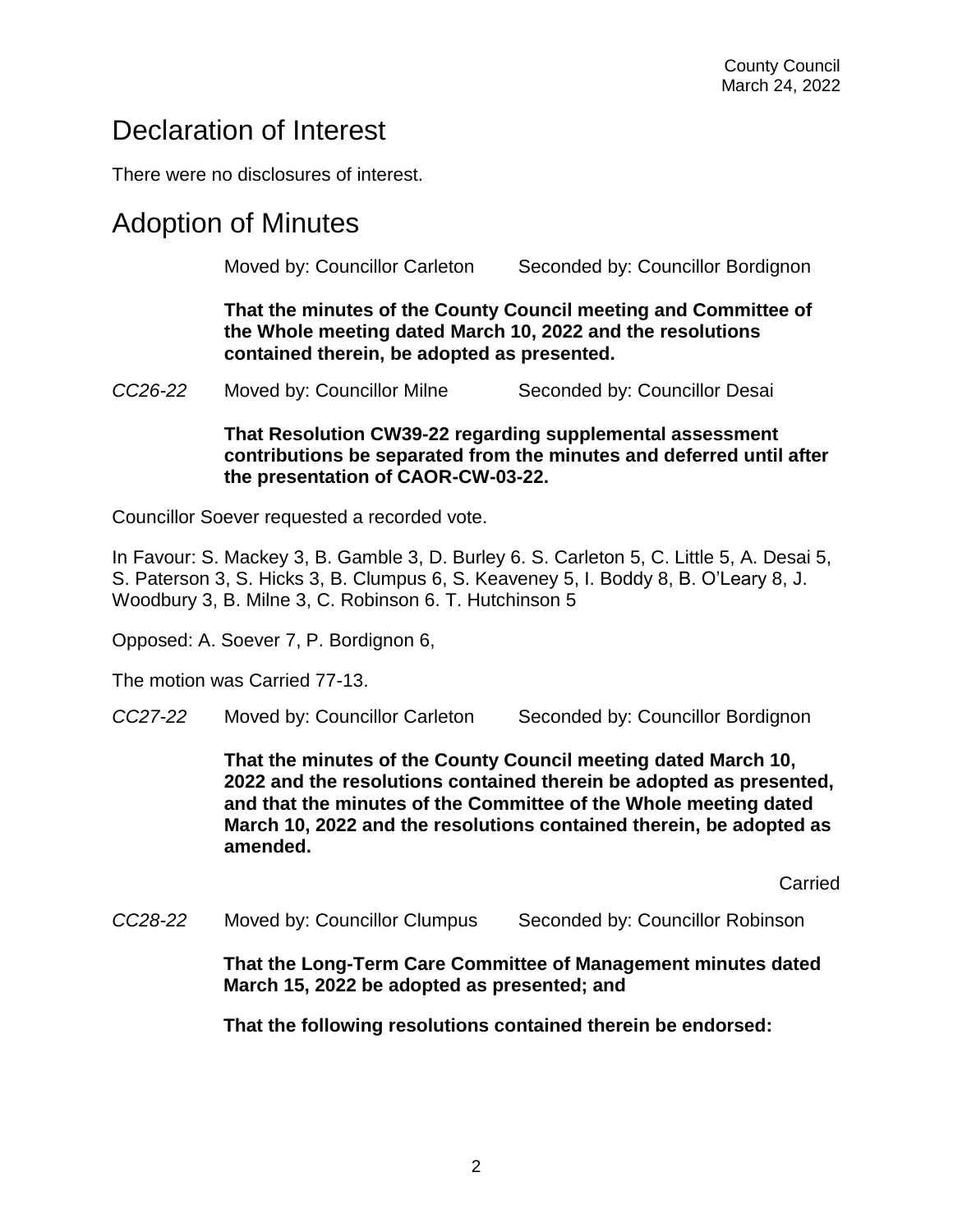- **i. That report LTCR-CM-04-22 regarding a Long-Term Care Operational Report dated December 15, 2021 – February 14, 2022 be received for information.**
- **ii. That Report LTCR-CM-05-22 regarding a long-term care COVID-19 status update be received for information.**
- **iii. That the following correspondence be received for information:**
	- **Fixing Long Term Care Act 2021, Phase 1 Regulations Briefing Note**
	- **AdvantAge Ontario Proposed Regulations, Analysis and Comparison**

Carried

*CC29-22* Moved by: Councillor Robinson Seconded by: Councillor Woodbury

**That the Long Term Care Redevelopment Task Force minutes dated March 17, 2022 be adopted as presented; and** 

**That the following resolution contained therein be endorsed:**

**i. That Report CAOR-RP-02-22 Financial Impact Assessment Rockwood Terrace Project be received; and**

**That the Long-Term Care Redevelopment and Planning Task Force direct staff to move forward with Option 2, being the development of a long-term care home, assisted living facility and village square; and**

**That Colliers be directed to use a Canadian Construction Documents Committee (CCDC2) stipulated price contract procurement process; and**

**That staff be directed to amend the current agreement with Collier Project Leaders and Kasian Architects in order to cover the additional scope of work.**

Councillor Burley requested a recorded vote.

In Favour: S. Mackey 3, B. Gamble 3, D. Burley 6, S. Carleton 5, C. Little 5, A. Desai 5, S. Paterson 3, S. Hicks 3, B. Clumpus 6, S. Keaveney 5, I. Boddy 8, B. O'Leary 8, J. Woodbury 3, B. Milne 3, C. Robinson 6. T. Hutchinson 5

Opposed: A. Soever 7, P. Bordignon 6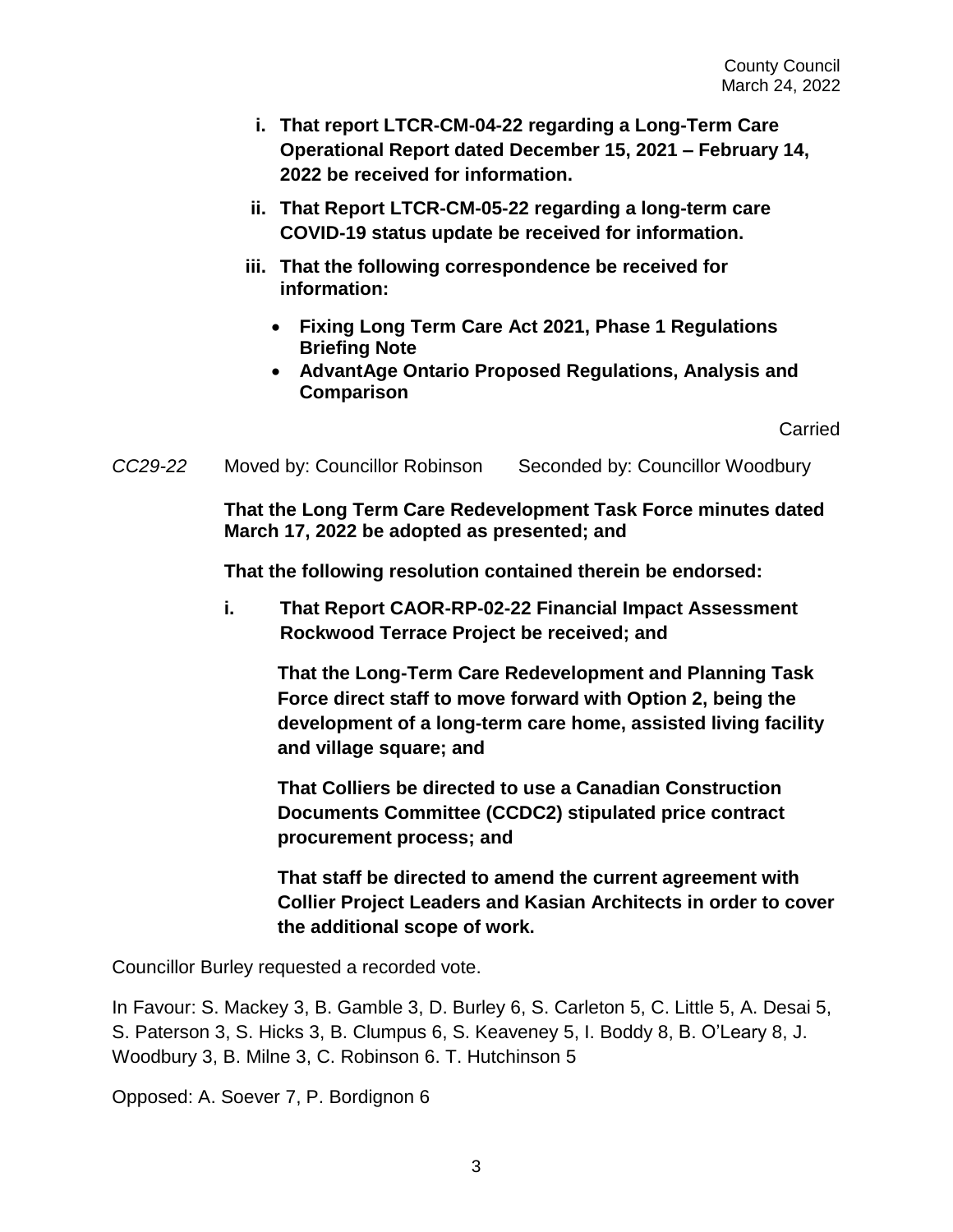The motion Carried 77-13.

*CC30-22* Moved by: Councillor Burley Seconded by: Councillor Hutchinson

**That the Long Term Care Committee of Management closed meeting minutes dated March 15, 2022 be adopted as provided to County Council.**

Carried

## Closed Meeting Matters

There was no closed meeting held.

### Reports

#### Board of Health

*CC31-22* Moved by: Councillor Paterson Seconded by: Councillor O'Leary

#### **That the Board of Health minutes dated February 4, 2022 be received for information.**

Carried

Council recessed briefly, then reconvened.

*CC32-22* Moved by: Councillor Clumpus Seconded by: Councillor Woodbury

**That Report CAOR-CC-03 22 regarding considerations for redirecting supplemental assessment be received for information.**

**Carried** 

*CC33-22* Moved by: Councillor Milne Seconded by: Councillor Bordignon

**Whereas it is to the benefit of Grey County that all of its Lower Tier municipalities diligently work with MPAC to capture all assessment; and**

**Whereas it is to the benefit of all of Grey County that all of its Lower Tier municipalities have well financed Community Improvement Plans;**

**Now Therefore Be It Resolved That in any year in which a Lower Tier delivers more than its budgeted amount of supplementary taxation as projected in the County Budget, such excess revenue shall be**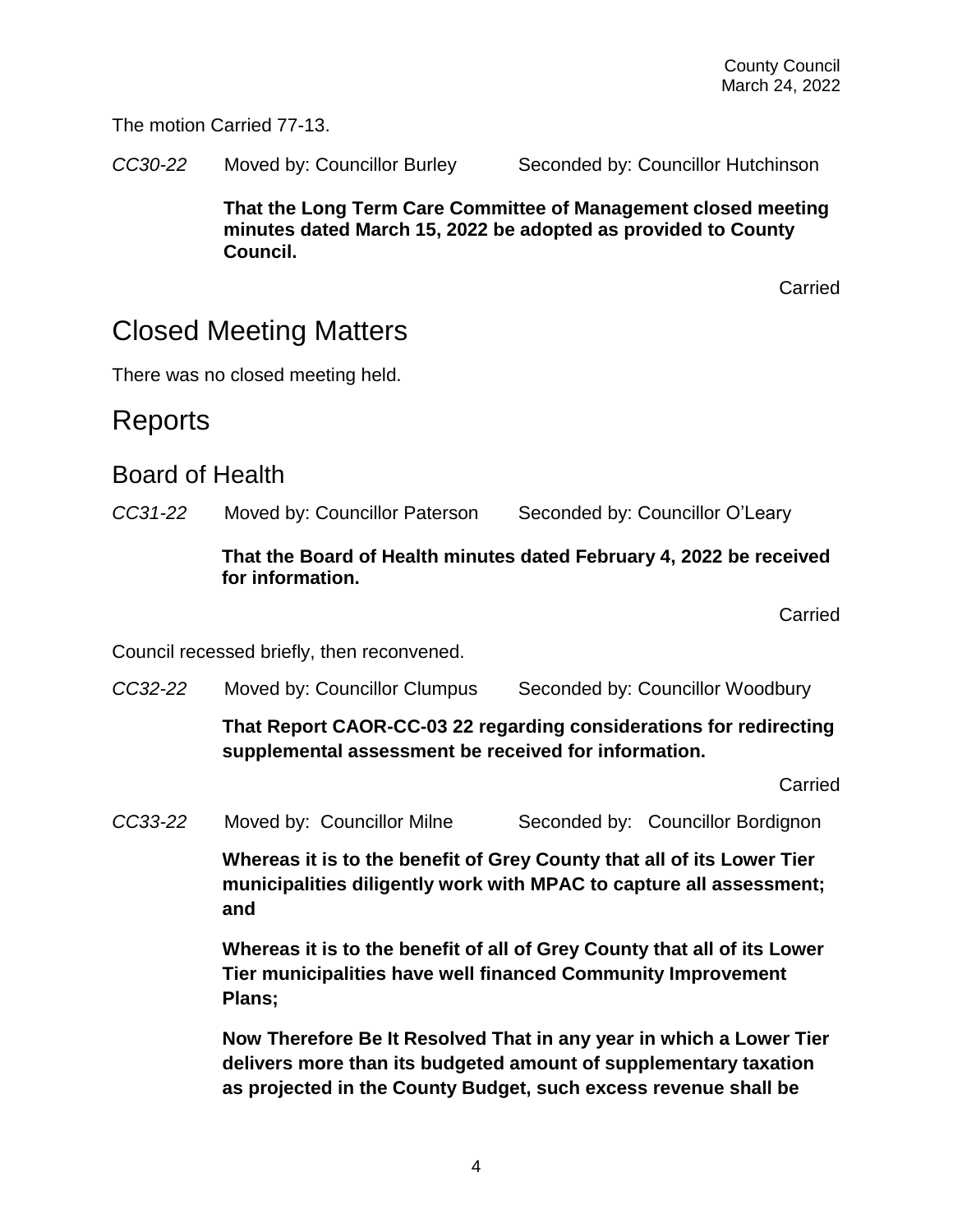#### **contributed by the County to that Lower Tier community's Community Improvement Plan as part of the year end transfers.**

Councillor Soever requested a recorded vote.

In Favour: A. Soever 7, P. Bordignon 6

Opposed: S. Mackey 3, B. Gamble 3, D. Burley 6, S. Carleton 5, C. Little 5, A. Desai 5, S. Paterson 3, S. Hicks 3, B. Clumpus 6, S. Keaveney 5, I. Boddy 8, B. O'Leary 8, J. Woodbury 3, B. Milne 3, C. Robinson 6, T. Hutchinson 5

The motion was Lost 13-77

### By-Laws

*CC34-22* Moved by: Councillor Keaveney Seconded by: Councillor Desai

**That By-Law 5130-22 be introduced and that it be taken as read a first, second and third time, finally passed, signed by the Warden and the Clerk, sealed with the seal of the Corporation and engrossed in the By-law book.**

**5130-22 A By-law to Adopt Amendment No. 10 to the County of Grey Official Plan affecting lands described as Part Lots 94-97, Concession 1 South and West of the Toronto and Sydenham Road (SWTSR), geographic Township of Glenelg, Municipality of West Grey** 

Carried

## Good News and Celebrations

Councillor Milne noted that Agnes MacPhail, first Canadian female to be elected as an MP, was born on this day in 1890. He acknowledged her contributions to Canadian politics. Maple Fest will be held April 9<sup>th</sup> and 10<sup>th</sup> in Holstein.

Councillor Mackey noted that he is pleased the barriers are down in the Chambers.

Councillor Desai noted that Agnes MacPhail has roots in Grey Highlands. He also highlighted the junior farmers dance which was held last Saturday and was a success.

Councillor Robinson noted that AMO is providing training sessions and the Grey Bruce Federation of Agriculture are conducting the politicians meetings.

Councillor Bordignon noted that MP Terry Dowdall spoke in the House of Commons about the Blue Mountains Film Festival being held in June 2022.